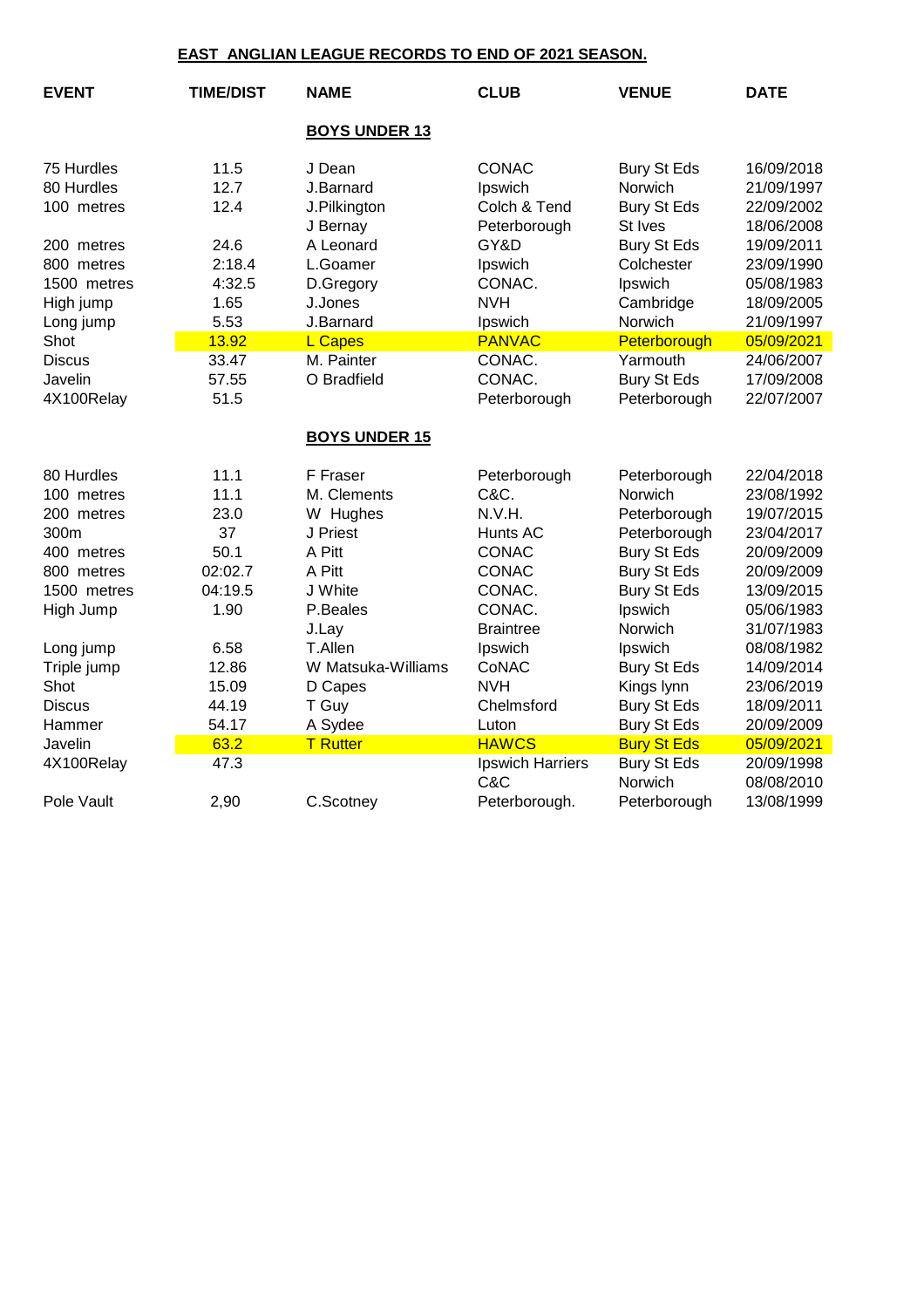## **MEN UNDER 17**

| 100 Hurdles   | 13.3    | M. Clements              | C&C.             | <b>Ipswich</b>     | 23/08/1992 |
|---------------|---------|--------------------------|------------------|--------------------|------------|
| 100 metres    | 11.0    | G.Zicchi                 | Hunts AC         | Cambridge          | 30/04/2006 |
|               |         | R Taylor                 | Gt Yarmouth      | Cambridge          | 16/05/2010 |
|               |         | A Cross                  | C&C              | Cambridge          | 17/07/2016 |
| 200 metres    | 22.4    | <b>B.Hamblin</b>         | CONAC.           | Bury St Eds        | 22/09/2002 |
| 400 metres    | 49.2    | <b>B</b> Snaith          | C&C              | Bury St Eds        | 23/09/2012 |
| 800 metres    | 01:55.0 | J Hulse                  | Ipswich          | Ipswich            | 23/04/2017 |
| 1500 metres   | 04:08.4 | D. Mead                  | Thetford         | <b>Ipswich</b>     | 21/04/1984 |
| High jump     | 2.02    | M.King                   | Ipswich          | <b>Norwich</b>     | 21/06/1987 |
| Long jump     | 7.10    | J Grenfell               | Peterborough     | Peterborough       | 08/05/2011 |
| Triple jump   | 14.00   | J.Lee                    | CONAC.           | <b>Norwich</b>     | 01/06/1986 |
| Shot          | 16.99   | D.Tinkler                | Peterborough     | Cambridge          | 26/06/2005 |
| <b>Discus</b> | 49.09   | O Massingham             | <b>CONAC</b>     | Yarmouth           | 21/06/2015 |
| Hammer        | 65.60   | M Painter                | <b>CONAC</b>     | Luton              | 17/07/2011 |
| Javelin       | 66.26   | D.Hughes                 | Ipswich          | <b>Ipswich</b>     | 13/08/1992 |
| 4X100Relay    | 42.6    |                          | <b>CONAC</b>     | Norwich            | 27/09/1992 |
|               |         | <b>SENIOR/JUNIOR MEN</b> |                  |                    |            |
| 110 Hurdles   | 14.3    | <b>B</b> Kelk            | C&C              | <b>Bury St Eds</b> | 18/09/2011 |
| 100 metres    | 10.4    | J.Fergus                 | <b>Braintree</b> | <b>Braintree</b>   | 11/04/1993 |
|               |         |                          |                  |                    |            |

| טט וווטעוט    | .       | u.rurguu        | uunuv            | uunuv              | . <del>. .</del> |
|---------------|---------|-----------------|------------------|--------------------|------------------|
| 200 metres    | 21.7    | L Thorne        | <b>Braintree</b> | <b>Bury St Eds</b> | 08/09/2019       |
|               | 21.7    | <b>S</b> Clarke | C&C              | Cambridge          | 25/07/2021       |
| 400 metres    | 48.0    | <b>S</b> Clarke | C&C              | <b>Bury St Eds</b> | 05/09/2021       |
| 800 metres    | 1:53.7  | G.Amos          | CONAC.           | Gt. Yarmouth       | 08/08/1993       |
|               |         | J Senior        | CONAC.           | <b>Norwich</b>     | 19/04/2009       |
| 1500 metres   | 3:50.9  | D. Mead         | CONAC.           | Norwich            | 26/07/1992       |
| 3000 metres   | 08:27.6 | J Senior        | CONAC.           | St Ives            | 29/07/2012       |
|               |         | G.Amos          | CONAC.           | <b>Norwich</b>     | 30/06/1996       |
| High jump     | 2.12    | S.Oreland       | Chelmsford       | Cambridge          | 15/09/1996       |
| Long jump     | 7.38    | J.French        | CONAC.           | Kings Lynn         | 18/04/1999       |
| Triple jump   | 15.97   | F.Akinsanya     | Peterborough.    | Kings Lynn         | 20/08/2000       |
| Shot          | 15.36   | J. Painter      | CONAC.           | <b>Norwich</b>     | 18/06/1988       |
| <b>Discus</b> | 48.2    | J Bloomfield    | Ipswich          | <b>Ipswich</b>     | 21/07/2019       |
| Hammer        | 68.62   | C Brown         | CoNAC            | <b>Norwich</b>     | 20/08/2017       |
| Javelin       | 66.69   | D.Carter        | <b>Braintree</b> | <b>Braintree</b>   | 11/07/1999       |
| Pole Vault    | 3.50    | J. McDade       | <b>Ipswich</b>   | Cambridge          | 18/04/1999       |
| 4X100Relay    | 43.9    |                 | Peterborough     | Peterborough       | 08/05/2011       |
|               |         |                 | Ipswich          | <b>Bury St Eds</b> | 18/09/2016       |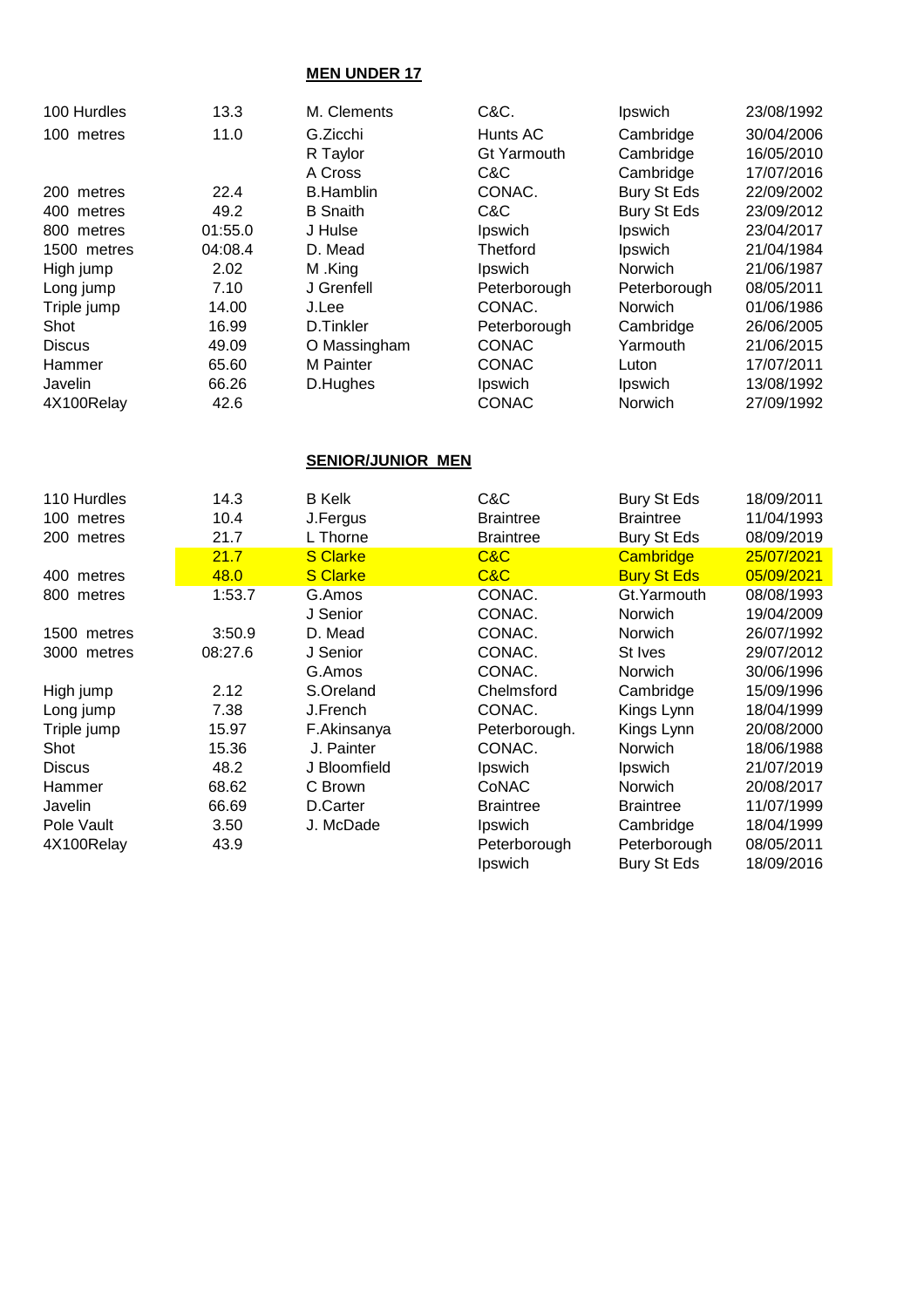## **EAST ANGLIAN LEAGUE RECORDS TO END OF 2021 SEASON.**

| <b>EVENT</b>                                                                                                                                    | <b>TIME/DIST</b>                                                                               | <b>NAME</b><br><b>GIRLS UNDER 13</b>                                                                                                                       | <b>CLUB</b>                                                                                                                                  | <b>VENUE</b>                                                                                                                                                                                           | <b>DATE</b>                                                                                                                                                          |
|-------------------------------------------------------------------------------------------------------------------------------------------------|------------------------------------------------------------------------------------------------|------------------------------------------------------------------------------------------------------------------------------------------------------------|----------------------------------------------------------------------------------------------------------------------------------------------|--------------------------------------------------------------------------------------------------------------------------------------------------------------------------------------------------------|----------------------------------------------------------------------------------------------------------------------------------------------------------------------|
| 70mHurdles<br>100 Metres<br>200 Metres<br>800 Metres<br>1500 Metres<br>High jump<br>Long Jump<br>Shot<br><b>Discus</b><br>Javelin<br>4x100Relay | 11.0<br>12.7<br>26.65<br>02:18.9<br>04:50.0<br>1.53<br>5.09<br>11.61<br>27.87<br>30.88<br>53.4 | I Mardle<br>L Duncan<br>E Taylor<br>R Prideaux<br>F Brill<br>I Mardle<br>A.Nuttell<br><b>M Squires</b><br>R.Hall<br>E Bloomfield<br>G Ramsey<br>Chelmsford | CoNAC<br><b>Braintree</b><br><b>PAC</b><br>Chelmsford<br><b>NVH</b><br>CoNAC<br>Boston & Dist<br>GY&D<br>Boston & Dist<br>Ipswich<br>Ipswich | <b>Bury St Eds</b><br>Bury St Eds<br>Cambridge<br><b>Braintree</b><br><b>Bury St Eds</b><br>Norwich<br>Norwich<br><b>Gt Yarmouth</b><br><b>Bury St Eds</b><br>Kings Lynn<br>Bury St Eds<br>Bury St Eds | 08/09/2019<br>09/08/2015<br>17/07/2016<br>08/08/2010<br>18/09/2016<br>26/05/2019<br>27/09/1992<br>25/07/2021<br>01/07/2001<br>02/08/2009<br>15/09/2013<br>20/09/2009 |
|                                                                                                                                                 |                                                                                                | <b>GIRLS UNDER 15</b>                                                                                                                                      |                                                                                                                                              |                                                                                                                                                                                                        |                                                                                                                                                                      |
| 75mHurdles<br>100 Metres                                                                                                                        | 11.3<br>12.3                                                                                   | N.Hall<br>L.Seston<br>S.Claxton                                                                                                                            | Ipswich<br>Ipswich<br>Colch & Tend                                                                                                           | Ipswich<br>Ipswich<br>Colchester                                                                                                                                                                       | 03/07/1994<br>04/07/1993<br>08/08/1983                                                                                                                               |
| 200 Metres                                                                                                                                      | 25.6                                                                                           | D.Collison<br>K.Wall<br>N.Sadler<br>J Ogunleye<br>M King                                                                                                   | Chelmsford<br><b>Braintree</b><br>Ipswich<br>Colch & Tend<br>Ipswich                                                                         | Ipswich<br>Norwich<br>Bury St Eds<br>Cambridge<br>Ipswich                                                                                                                                              | 15/09/1991<br>21/09/1997<br>22/09/2002<br>09/08/2015<br>04/08/2019                                                                                                   |
| 300 Metres                                                                                                                                      | 40.6                                                                                           | N McKechnie                                                                                                                                                | Chelmsford                                                                                                                                   | Chelmsford                                                                                                                                                                                             | 18/09/2011                                                                                                                                                           |
| 800Metres                                                                                                                                       | 02:15.9                                                                                        | S Tooley                                                                                                                                                   | <b>West Suffolk</b>                                                                                                                          | Bury St Eds                                                                                                                                                                                            | 01/07/2012                                                                                                                                                           |
| 1500Metres                                                                                                                                      | 04:50.6                                                                                        | O Allum                                                                                                                                                    | <b>West Suffolk</b>                                                                                                                          | <b>Bury St Eds</b>                                                                                                                                                                                     | 09/08/2015                                                                                                                                                           |
| High Jump                                                                                                                                       | 1.80                                                                                           | J.Jennings                                                                                                                                                 | <b>West Suffolk</b>                                                                                                                          | Ipswich                                                                                                                                                                                                | 12/08/1984                                                                                                                                                           |
| Long Jump<br>Shot 3.25kg                                                                                                                        | 6.61<br>13.95                                                                                  | S.Claxton<br>S King                                                                                                                                        | Colch & Tend<br>Ipswich                                                                                                                      | Colchester<br>Bury St Eds                                                                                                                                                                              | 03/07/1994<br>29/07/1979                                                                                                                                             |
| Shot 3kg                                                                                                                                        | 13.57                                                                                          | H Molyneux                                                                                                                                                 | <b>NVH</b>                                                                                                                                   | <b>Bury St Eds</b>                                                                                                                                                                                     | 13/09/2015                                                                                                                                                           |
| <b>Discus</b>                                                                                                                                   | 37.22                                                                                          | H Molyneux                                                                                                                                                 | <b>NVH</b>                                                                                                                                   | Peterborough                                                                                                                                                                                           | 19/07/2015                                                                                                                                                           |
| Javelin 600g                                                                                                                                    | 41.35                                                                                          | L MacDonald                                                                                                                                                | CONAC.                                                                                                                                       | <b>Bury St Eds</b>                                                                                                                                                                                     | 20/09/2009                                                                                                                                                           |
| Javelin 500g                                                                                                                                    | 38.35                                                                                          | G Ramsey                                                                                                                                                   | Ipswich                                                                                                                                      | Colchester                                                                                                                                                                                             | 03/05/2015                                                                                                                                                           |
| Hammer<br>4x100mRelay                                                                                                                           | 44.02<br>50.3                                                                                  | L Koenigsberger<br>Ipswich Harriers                                                                                                                        | <b>West Norfolk</b>                                                                                                                          | Yarmouth<br>Colchester                                                                                                                                                                                 | 12/06/2016<br>24/09/1999                                                                                                                                             |